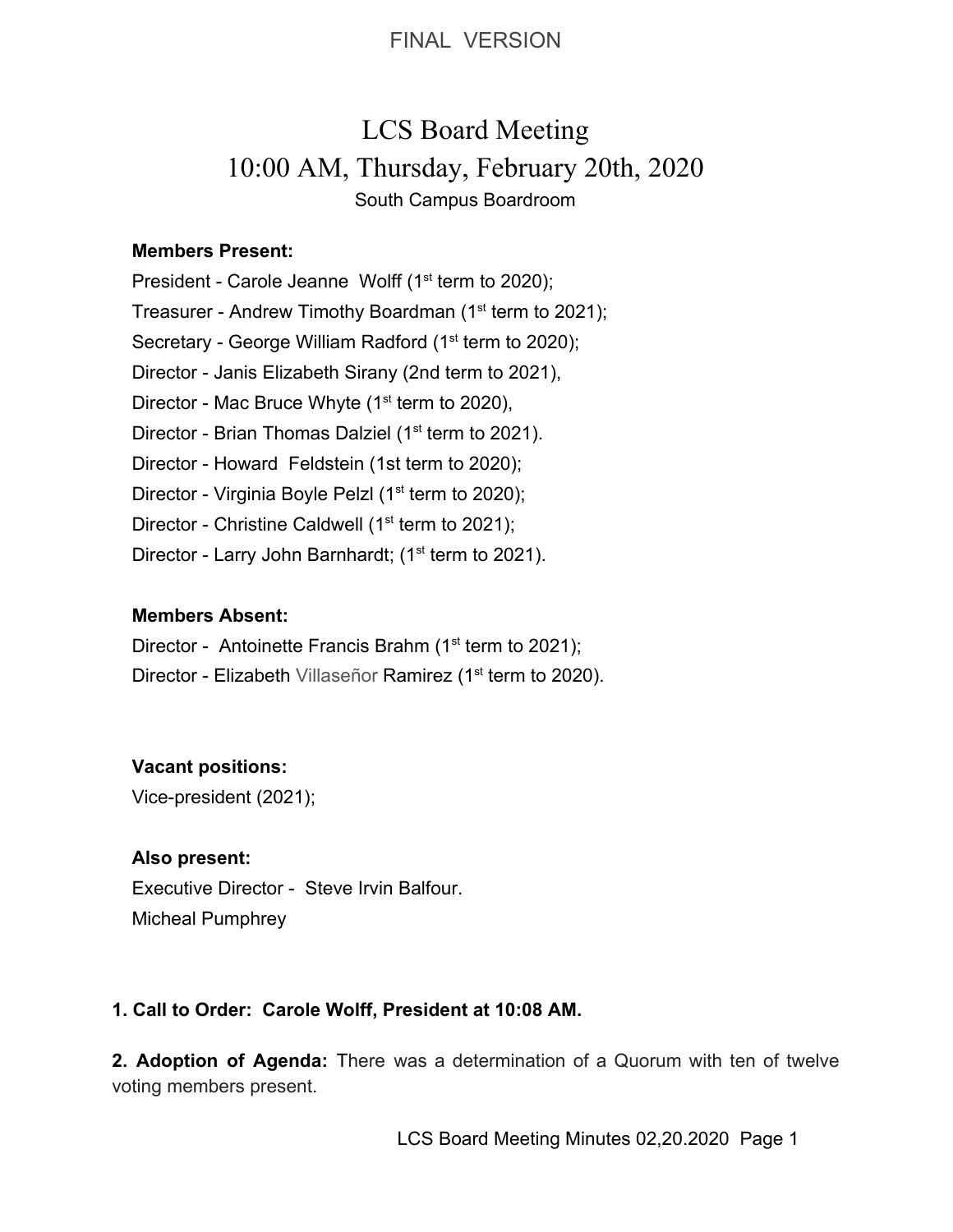M/S/C Gin Pelzl/Tim Boardman to approve the February 20, 2020 agenda. The Board unanimously approved.

### **3. President's Report: Carole Wolff**

Carole Wolff updated the Board on planning for the upcoming Annual General Meeting.

Michael Pumphrey updated the Board on the details and status of maintenance to the James house. The Board thanked Mr. Pumphrey for the considerable effort he devoted to urgent repairs to this valued property.

- **4. Secretary's details and status report:** George Radford
	- **Approval of the January 16th, 2020 Minutes:** M/S/C Gin Pelzl /Tim Boardman to approve the minutes of the January 16th, 2020 Board meeting. The Board unanimously approved. **Motion Carried.**

### **5. Executive Director's Report - February 2020. Steven Balfour**

Steven Balfour reported on the up and coming events and requested that we have as much Board participation as possible. .

## 1. Library – A**n initial analysis of library collection usage revealed – of books added prior to 2019 – 2,265 show that they have never been checked out, Books added in 2019, 493 have never gone out.**

2. Memberships –

| <b>Members</b><br>hip Type | as of<br>1/1/20 | As<br>of<br>2/1/<br>20 |
|----------------------------|-----------------|------------------------|
| <b>Admin</b>               | 5               | 5                      |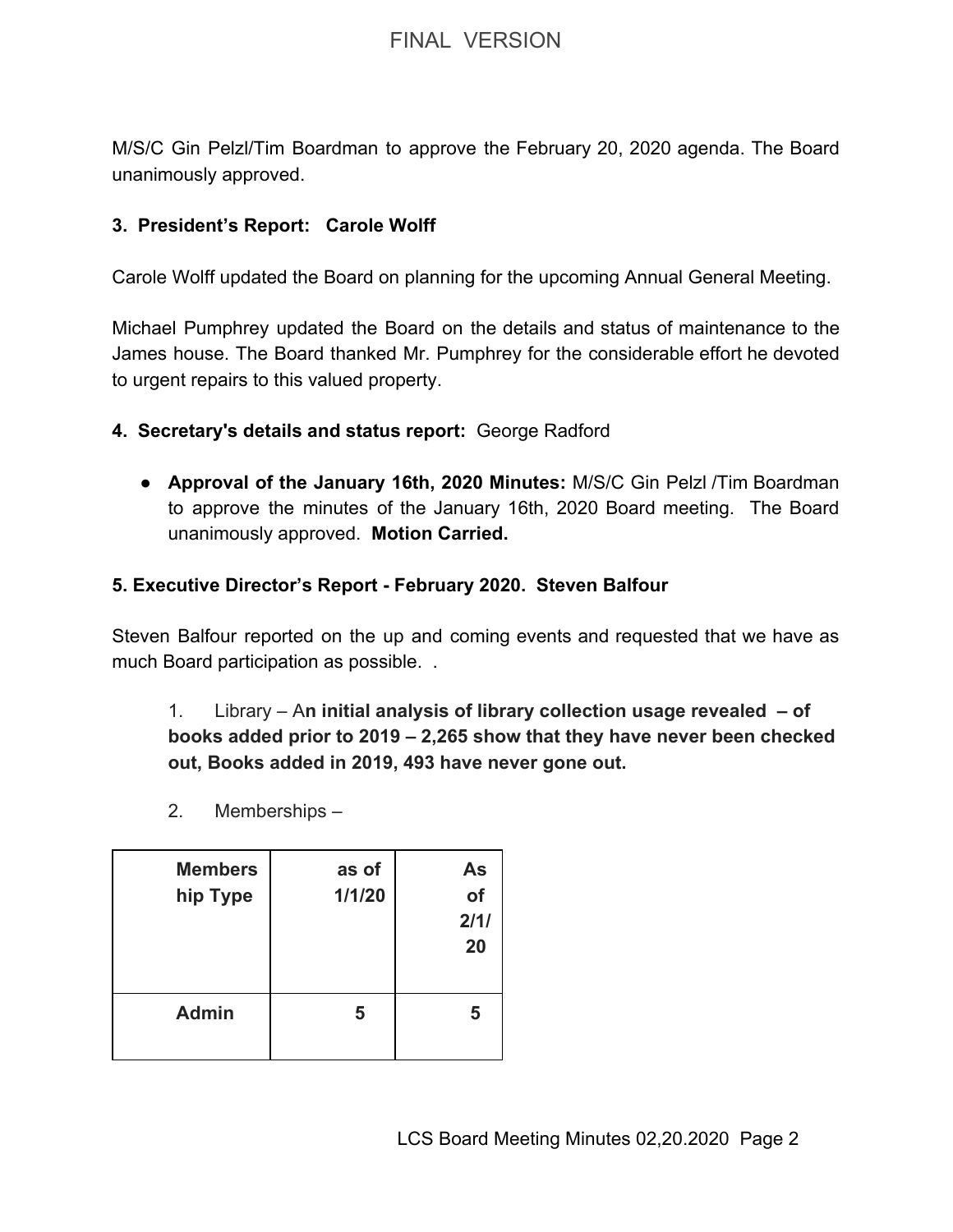| <b>Business</b><br>Gold                 | 3                       | $\overline{\mathbf{2}}$ |
|-----------------------------------------|-------------------------|-------------------------|
| <b>Business</b><br><b>Palladiu</b><br>m | 1                       | $\mathbf 2$             |
| <b>Business</b><br><b>Platinum</b>      | $\overline{\mathbf{2}}$ | $\overline{\mathbf{2}}$ |
| <b>Business</b><br><b>Silver</b>        | 1                       | $\mathbf 2$             |
| <b>Employe</b><br>e                     | 1                       | 1                       |
| Life<br><b>Member</b>                   | 16                      | 16                      |
| <b>Monthly</b><br><b>Member</b>         | 91                      | 177                     |
| <b>Regular</b><br><b>Member</b>         | 2164                    | 219<br>1                |
| <b>Senior</b><br><b>Member</b>          | 322                     | 337                     |
| <b>Student</b><br><b>Member</b>         | $\overline{\mathbf{2}}$ | $\overline{\mathbf{2}}$ |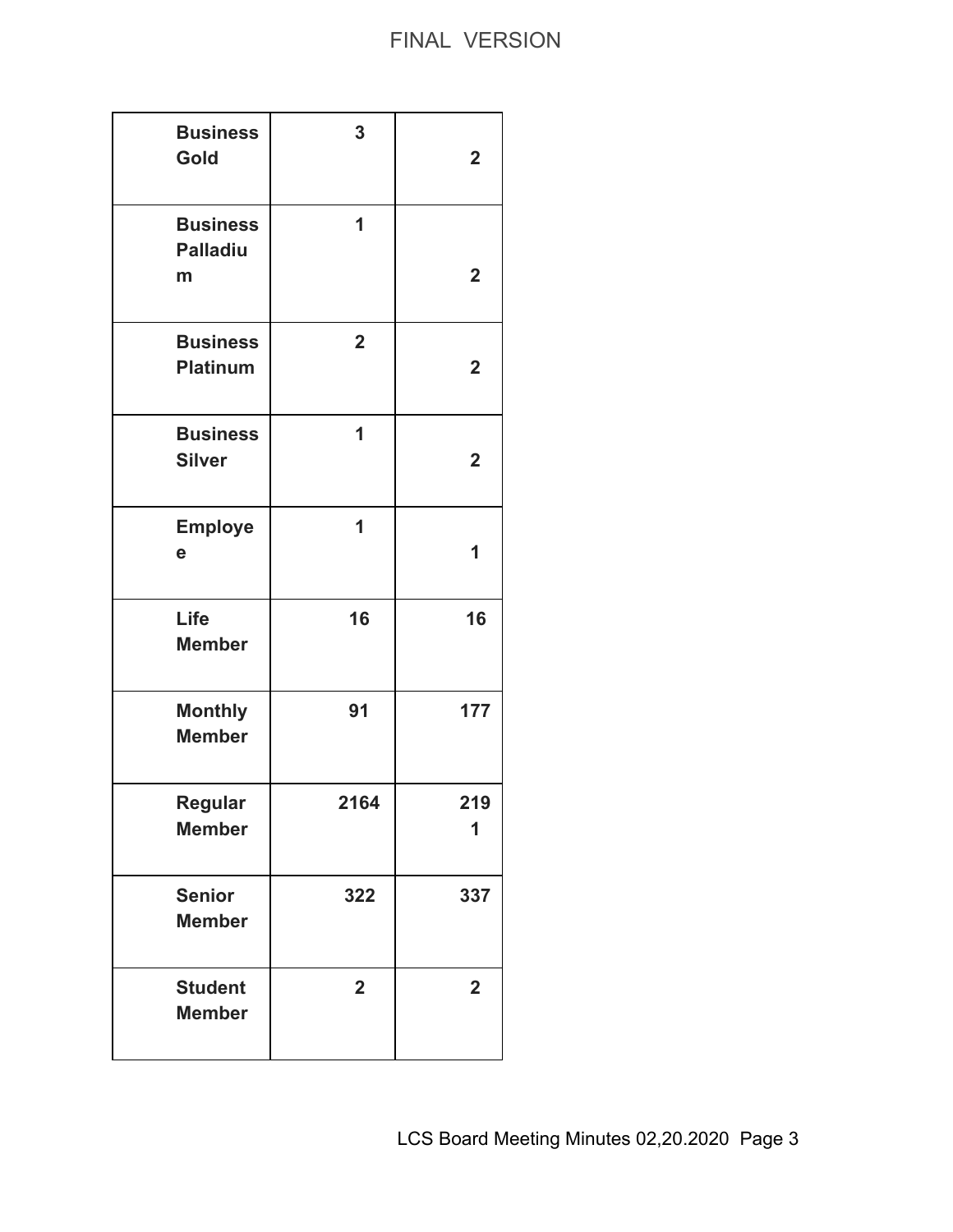| <b>Total</b> | 2608 | 273 |
|--------------|------|-----|
|              |      |     |

**3.** A list of Lapsed members has been produced – and will review about 200 recent lapsed to see if board members have contacts and can ask people to come back. Diana will reach out by email to lapsed and encourage people to come back. This will be an ongoing project. There are a couple thousand people in the lapsed file. Some have died, moved away/back to their home.

4. The LCS now has 38 sponsored students in the Student Aid Program.

 5. Chess Club – has moved back under LCS programs – working on a Chess Tournament for June

### **6. Treasurer's report:** Tim Boardman, Treasurer.

**Current Month** Surplus for the month below budget. Membership & fundraising ahead of budget while donations and programs are below budget. Repairs to the NJ house are reflected in the Buildings/grounds and the substantial increase in fundraising largely due to the Brandon & James concerts at the Spotlight Club.

### **Year-to-date**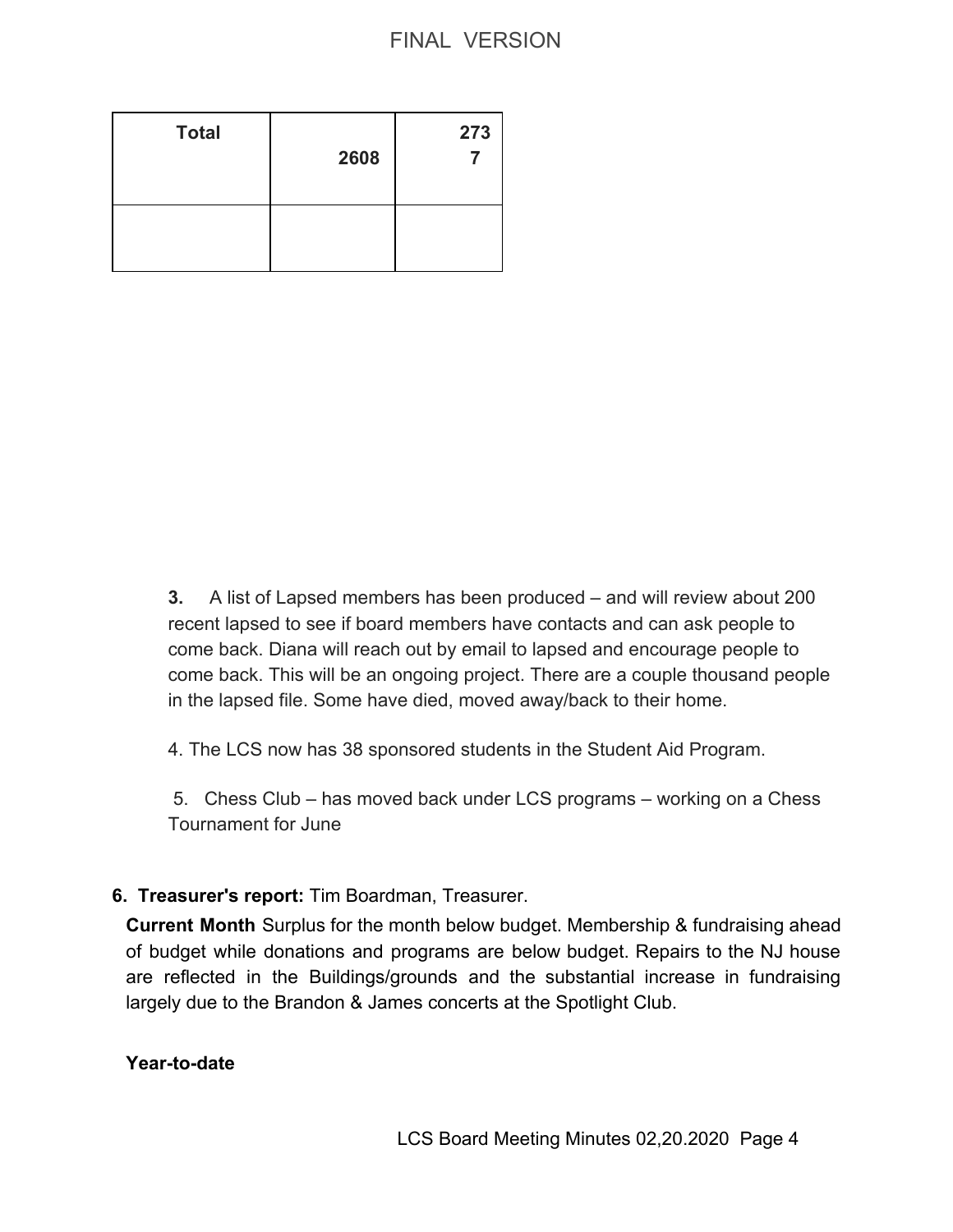The Finance Committee has eliminated the movements of restricted funds from the Summary of Operations.

### **7. Standing Committee Reports:**

● **Audit Committee**: Brian Dalziel, Chairperson.

Brian Dalziel reviewed the Audit Committee's policy proposals regarding political and religious activity and events on the LCS campus and two complaints that arose from the display of politically motivated merchandise at the Christmas Bazaar. Following lengthy discussion it was decided to allow more time to review both items. Brian was asked to add the policy approval and complaint resolution to the agenda for the Board retreat on March 20th/21st

## *At this point the time taken on earlier items required several members to depart for other engagements. No further business was conducted.*

- ● **Campus Committee:** Howard Feldstein, Chairperson. No report this month.
- **Community Committee:** Larry Barnhardt. Chairperson. No report this month.
- **Finance Committee:** Tim Boardman, Chairperson.Items were covered in the

Treasurer's report above.

● **Program Committee**: Mac Whyte, Chairperson report was given.

**● Fund Development Committee** George Radford, Chairperson Reported in Annual Giving of 265,000 as of 01.31.20.

- **8. Ad Hoc Capital Campaign Committee:** Steve Balfour no report this month.
- **9. Ad Hoc LCS 2.0 Project Management Committee:** Brian Dalziel, Chairperson

### **10. Ad Hoc Nominating Committee**

Nominations are in place pending any last minute changes.

### **11. New Business:**